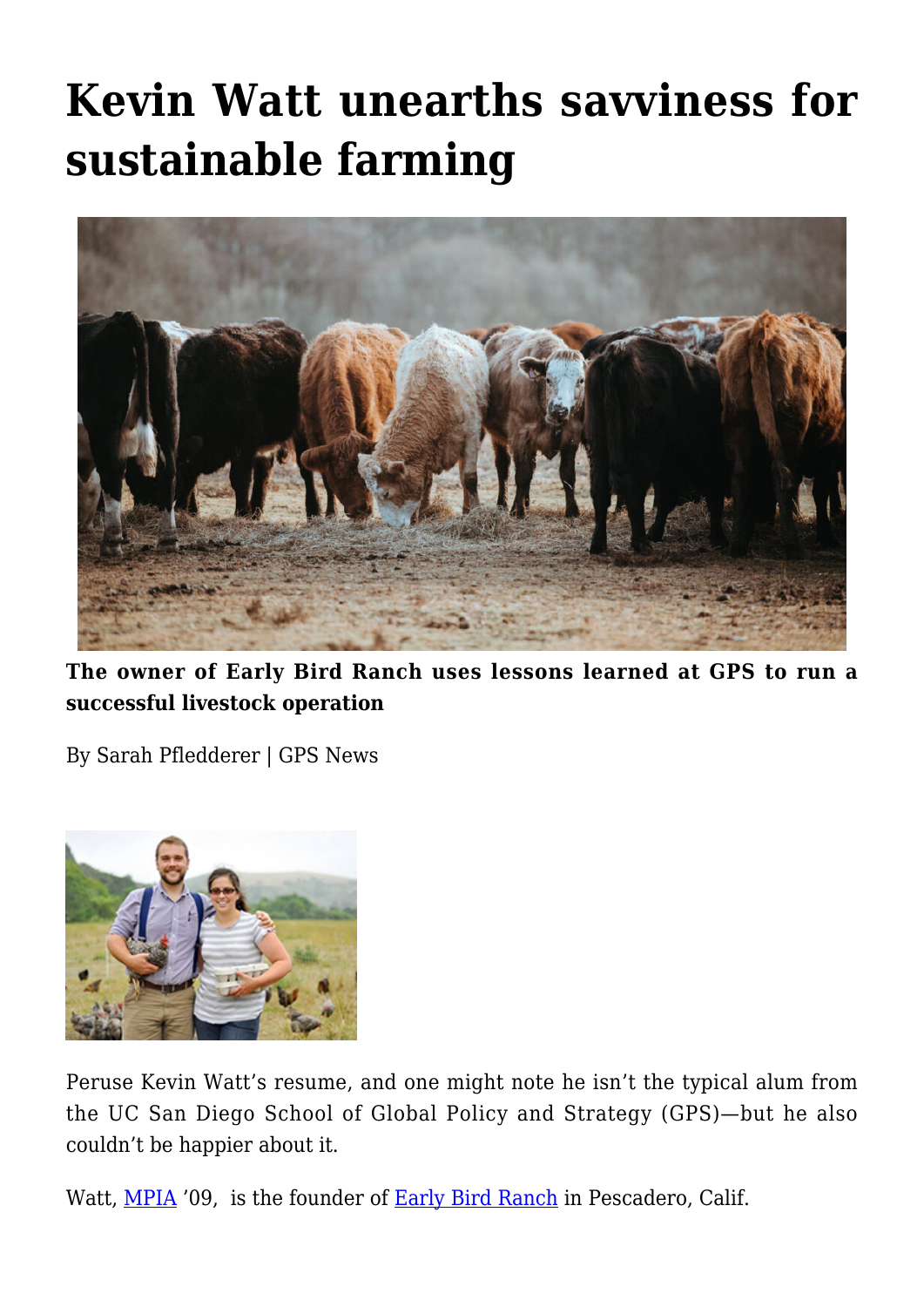"It's an integrated livestock operation," he explained. "We produce livestock by mimicking how similar animals would have been grown or existed in natural systems."

And though physically getting his hands dirty with the livestock doesn't directly correlate with what he learned at GPS, Watt said the quantitative skills he gained at the School "has been the cornerstone" of his success.

"I've been able to build out these really awesome experiments and data sets that could change how we talk about sustainable agriculture," Watt noted.

In addition, he has been able to lend that knowledge to colleagues who aren't trained in it such as in his secondary role as an integrated land and livestock manager at [TomKat Ranch Educational Foundation](http://www.tomkatranch.org/). In this position and at Early Bird, Watt conducts experiments and creates data sets related to greenhouse gases, including carbon emissions, from agriculture operations as well as methane emissions from grass-fed cattle, among other measures.

Beyond still literally pulling up notes from his Quantitative Methods I, II and III courses (QM1, QM2 and QM3), Watt said it's in conducting these projects that he keeps GPS consistently top of mind.

"As I'm trying to get the data programs up and running here, my mind goes instantly into having GPS students be a part of this," he said, noting of hopes to create an internship program at the ranch. "GPS provides you with a very broad skill set."

While in School, Watt immersed himself in comparative political systems and electoral studies, with the goal of becoming a professor. In doing so, he worked closely with GPS Professor [Matthew Shugart,](http://ps.ucdavis.edu/people/mshugart) now a professor of political science at UC Davis whom he later co-authored on ["Patterns of intraparty competition in](http://ac.els-cdn.com/S0261379413000061/1-s2.0-S0261379413000061-main.pdf?_tid=7d701506-8710-11e5-9d01-00000aab0f6b&acdnat=1447094239_3dc8ba2c4f73848ff3f5d33ebfdd509d) [open-list & SNTV systems"](http://ac.els-cdn.com/S0261379413000061/1-s2.0-S0261379413000061-main.pdf?_tid=7d701506-8710-11e5-9d01-00000aab0f6b&acdnat=1447094239_3dc8ba2c4f73848ff3f5d33ebfdd509d) for Electoral Studies in 2013.

That mentorship turned into somewhat of a friendship, with Watt sometimes helping Shugart tend to his fruit tree orchard outside of school.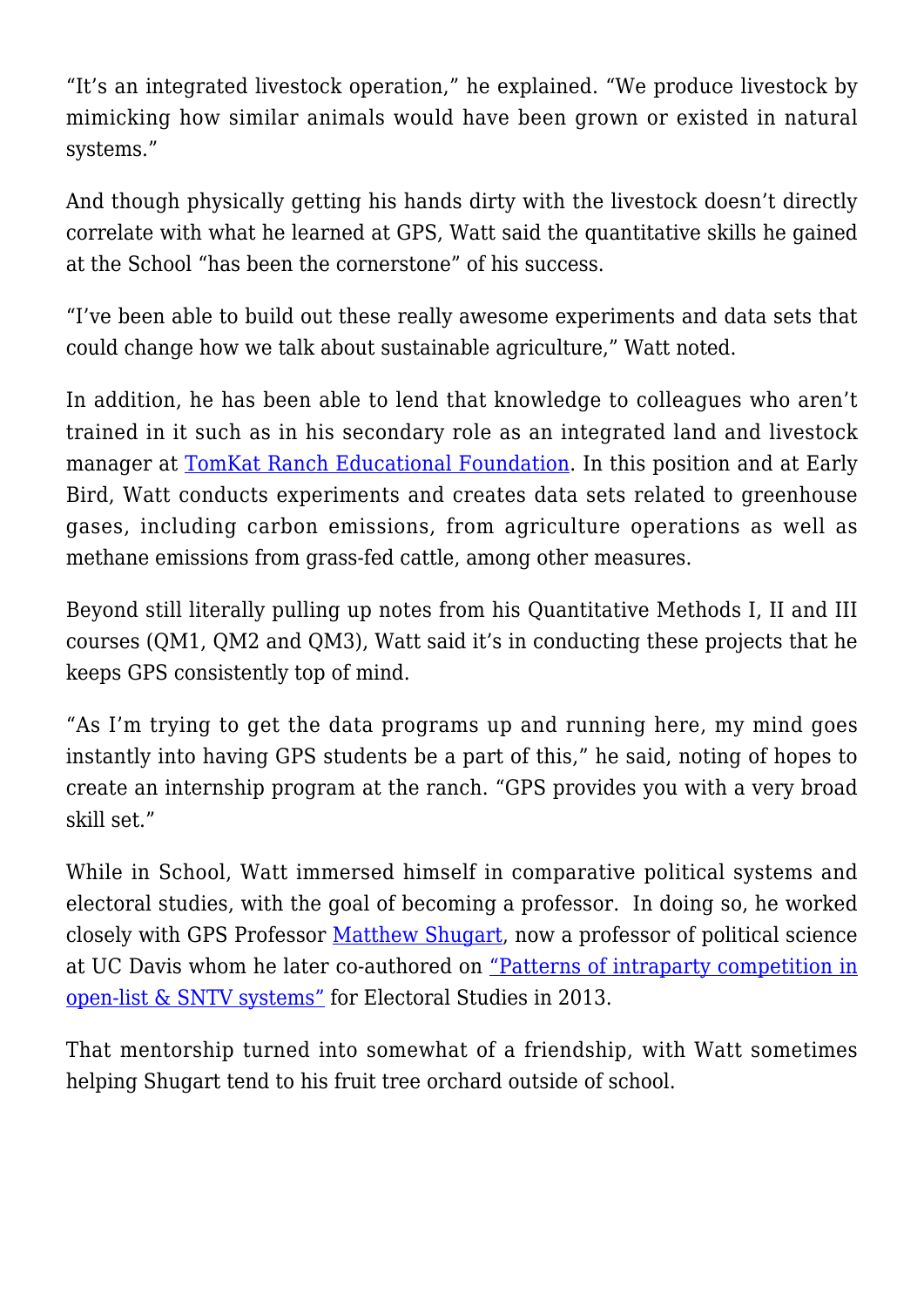"I just loved every second of it," Watt recalled. "I was steering all of the conversation from policymaking to these trees. That led me down a path to look at the economics and the production systems in our current food systems."



He became captivated with learning more about sustainable farming practices primarily through models put forth by Joel Salatin, who has [authored](http://www.amazon.com/Joel-Salatin/e/B000APFOT2/ref=dp_byline_cont_book_1) a series of books underscoring the notion that by mimicking nature in farming, you will yield better economical and ecological outcomes.

Take grazing habits as an example. Animals such as chickens, ducks, turkeys and pigs naturally follow large herds of ruminants such as cows. Early Bird now leases some of its land for grazing cows to, in turn, induce this natural pattern for its own livestock to graze after them.

It was in his second year at GPS—during winter break and after completing QM2, to be precise—that Watt took his curiosity in Salatin's work to the next level by calling him in inquiry of an internship.

While Watt had nil firsthand experience in agriculture, Salatin still took the bait, inviting him to Shenandoah Valley in Virginia for a summer internship at his operation, [Polyface, Inc.](http://www.polyfacefarms.com/)

The experience was a game changer, Watt said, marking the beginning of his "complete 180" in an international relations career he hadn't even started yet.

Watt still recalls telling his wife, ShaeLynn (then girlfriend): "I'm just going to go and explore it. I'm not going to do anything rash." Three days into his internship, Watt said he had her on the phone saying, "This is what I want to do for the rest of my life."

The two have been moving forward in the sustainable agriculture sector ever since, putting down roots for Early Bird Ranch in July 2010.